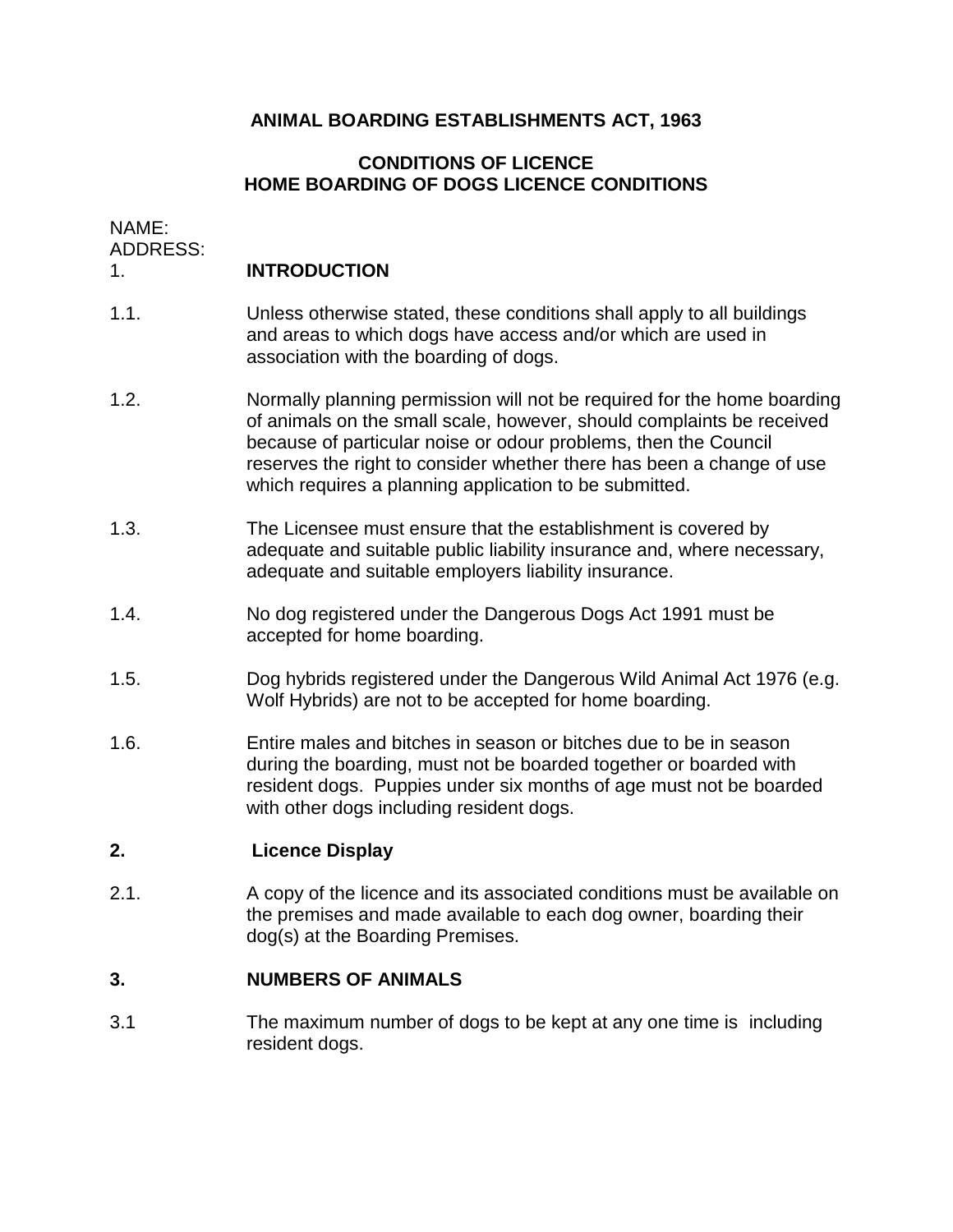- 3.2. Only dogs from the same household may be boarded at any one time. Dogs must not be boarded with any cat, unless they normally live together in the same household.
- 3.3. Where there is a resident dog or cat kept at the household, written consent from the owners of the boarded dog must be gained following a trial familiarisation session.
- 3.4. The Licensee will be required to make an assessment of the risks of home boarding to include the risk to or caused by children who are likely to be at the property.

# **4. CONSTRUCTION**

- 4.1. Boarded dogs must live in the home as family pets. There must be no external construction of buildings, cages or runs, save for any which may already exist for the boarders' own dogs.
- 4.2. There must be adequate space, light, heat and ventilation for the dogs.
- 4.3. As far as reasonably practicable all areas/rooms within the home to which boarded dogs have access must have no physical or chemical hazards that may cause injury to the dogs.
- 4.4. There must be sufficient space available to be able to keep the dogs separately if required.
- 4.5. If a collection and delivery service is provided, a suitable vehicle with a dog guard or cage in the rear must be provided.

# **5. MANAGEMENT**

### **5.1. TRAINING**

5.1.1 The Licensee will be required to make an assessment of the risks of home boarding to any employees and ensure that appropriate training and instruction to ensure employee safety is provided.

# **5.2. CLEANLINESS**

5.2.1 All areas where the dogs have access to, including the kitchen etc must be kept clean and free from accumulations of dirt and dust and must be kept in such a manner as to be conducive to maintenance of disease control and dog comfort.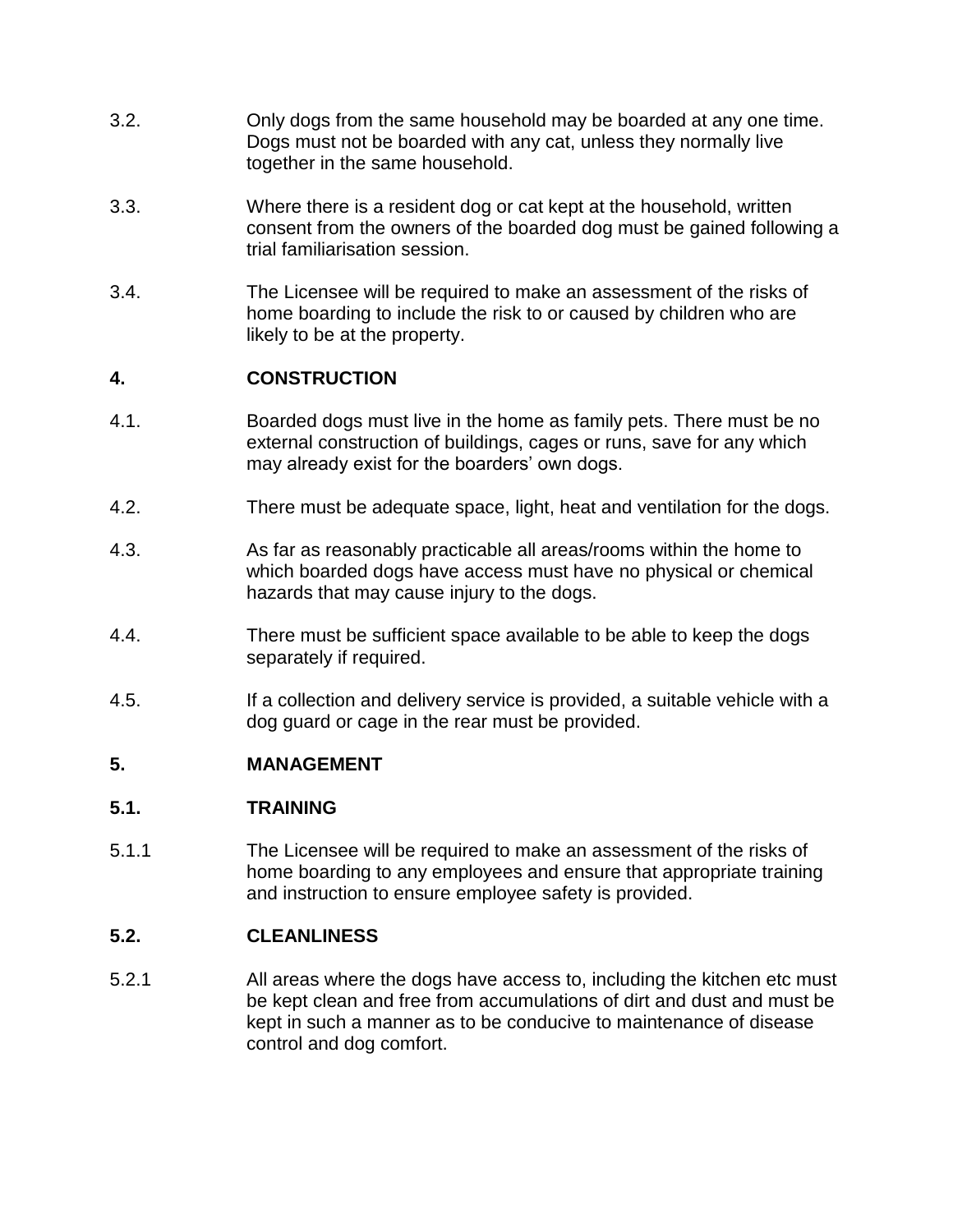- 5.2.2 All excreta and soiled material must be removed from all areas used by dogs at least daily and more often if necessary. Disposal facilities for animal waste must be agreed with the Licensing Authority.
- 5.2.3 All bedding areas must be kept clean and dry.
- 5.2.4 Facilities must be provided for the proper reception, storage and disposal of all waste associated with boarded dogs.

## **5.3. FOOD AND WATER SUPPLIES**

- 5.3.1 All dogs shall have an adequate supply of suitable food as directed by the client.
- 5.3.2 Fresh drinking water must be available at all times (unless advised otherwise by a veterinary surgeon) and the drinking vessel cleaned daily.
- 5.3.3 Where necessary, eating and drinking vessels must be provided, and where so, they must be capable of being easily cleansed and disinfected to prevent cross-contamination. Feeding bowls must be cleaned or disposed of after each meal and each dog must be provided with its own bowl.

### **5.4 KITCHEN FACILITIES**

- 5.4.1 Airtight containers must be provided for the storage of dry foods. Uncooked food and the remains of opened tins must be stored in covered, non-metal, leak proof containers in the fridge.
- 5.4.2 All bulk supplies of food shall be kept in vermin proof containers.

### **5.5 DISEASE CONTROL AND VACCINATION**

- 5.5.1 Adequate precautions must be taken to prevent and control the spread of infectious and contagious disease and parasites amongst the dogs, staff and visitors.
- 5.5.2 Proof must be provided that boarded and resident dogs have current vaccinations against Canine Distemper, Infectious Canine Hepatitis (Canine adenovirus), Leptospirosis (*L. canicola* and *L. icterohaemorrhagicae*) and Canine Parvovirus and other relevant diseases. The course of vaccination must have been completed at least four weeks before the first date of boarding or in accordance with manufacturer instructions. A record that this proof has been supplied must be kept on-site throughout the period that the dog is boarded.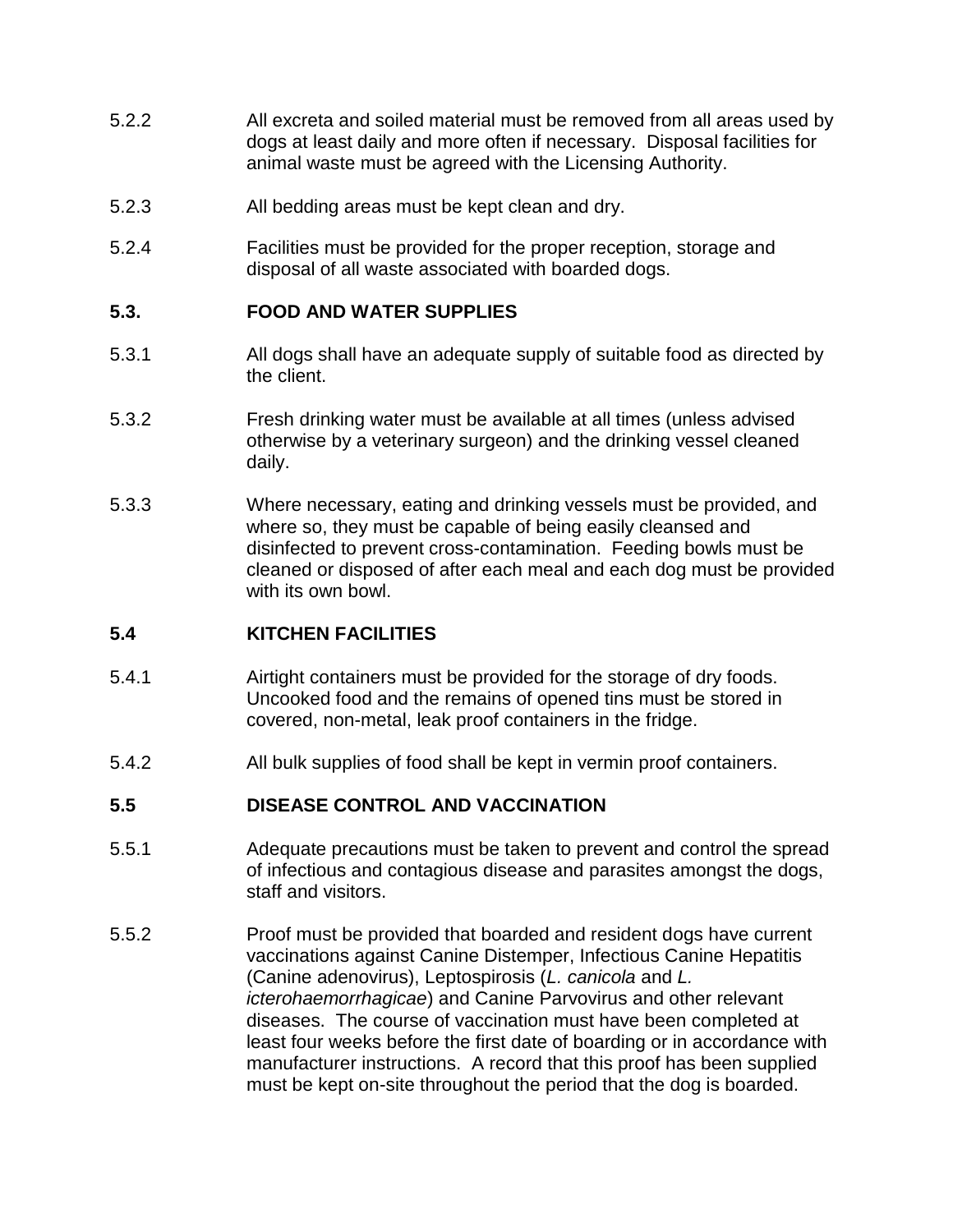- 5.5.3 Advice from a veterinary surgeon must be sought in case of signs of disease, injury or illness. Where any dog is sick or injured, any instruction for its treatment, which has been given by a veterinary surgeon, must be strictly followed.
- 5.5.4 A well-stocked first-aid kit suitable for use on dogs must be available and accessible on site.
- 5.5.4.1 The Licensee must be registered with a veterinary practice able to provide 24-hour help and advice. The client's own veterinary practice must be known and consulted if necessary.
- 5.5.5 Precautions must be taken to prevent the spread of fleas, ticks, intestinal parasites and other parasites in both boarded and resident dogs. Proof must be maintained of all routine and emergency treatment for parasites.

### **5.6 ISOLATION AND CONTAGIOUS DISEASE OUTBREAK**.

- 5.6.1 Dogs showing signs of any disease or illness shall be isolated from any other dogs until veterinary advice is obtained. There must be sufficient facilities within the licensed premises to ensure effective separation of any sick animal.
- 5.6.2 The Licensee must inform the Licensing Authority on the next working day if a dog develops an infectious disease.
- 5.6.3 Following an episode of infectious disease during any stay, the premises must undergo a reasonable quarantine period before new boarders are admitted. This period will be specified by the Licensing Authority.
- 5.6.4 The Licensing Authority must be informed of any animal death on the premises. The Licensee must make arrangements for the body to be stored at a veterinary surgeons premises until the owners return.

# **5.7 REGISTER**

5.7.1 A register must be kept of all dogs boarded. The information kept must include the following:

> 1 Date of arrival; 2 Name of dog, any identification system such as microchip number, tattoo; 3 Description, breed, age and gender of dog;

4 Name, address and telephone number of owner or keeper;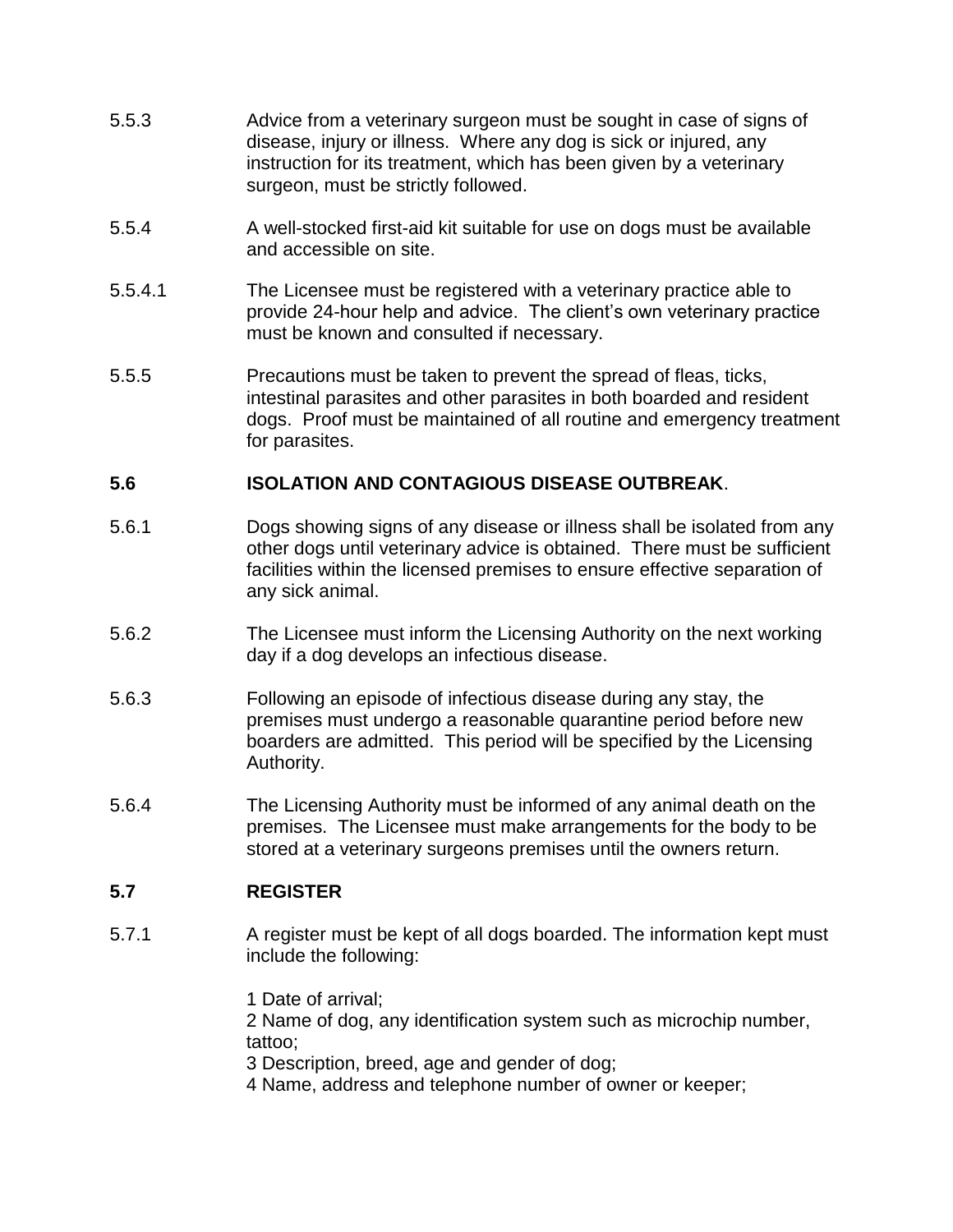|       | 5 Name, address and telephone number of contact person whilst<br>boarded;<br>6 Name, address and telephone number of dog's veterinary surgeon;<br>7 Anticipated and actual date of departure;<br>8 Proof of current vaccinations, relevant medical history and<br>requirements;<br>9 Health, welfare nutrition and exercise requirements. |
|-------|-------------------------------------------------------------------------------------------------------------------------------------------------------------------------------------------------------------------------------------------------------------------------------------------------------------------------------------------|
| 5.7.2 | Such a register is to be available for inspection at all times by the<br>Licensing Authority officer or Veterinary surgeon appointed by the Local<br>Authority.                                                                                                                                                                           |
| 5.7.3 | The register must be kept readily available for a minimum of two years<br>and kept in such a manner as to allow an authorised officer easy access<br>to such information.                                                                                                                                                                 |
| 5.7.4 | If medication is to be administered, this must be recorded.                                                                                                                                                                                                                                                                               |
| 5.7.5 | Where records are computerised, a back-up copy must be kept. The<br>register must reasonably accessible at all times.                                                                                                                                                                                                                     |
| 5.8   | <b>SUPERVISION</b>                                                                                                                                                                                                                                                                                                                        |
| 5.8.1 | A fit and proper person with relevant experience must always be<br>present to exercise supervision and deal with emergencies whenever<br>dogs are boarded at the premises. This person must not have any<br>conviction or Formal Cautions for any animal welfare related offence.                                                         |

- 5.8.2 Dogs must be visited at regular intervals, as necessary for their health, safety and welfare, and must not be left unattended for longer than three hours at a time and then not on a regular basis.
- 5.8.3 No home where there are children under five years of age will be licensed.
- 5.8.4 Only people over 16 years of age are allowed to walk the dogs in public places.

# **5.9 EXERCISE**

- 5.9.1 **Dogs must be exercised in accordance with their owner's wishes.** If dogs are taken off the premises, they must be kept on leads unless the owners' written permission has been given.
- 5.9.2 There must be direct access to a suitable outside area. The area / garden must only be for use by the homeowner (not shared with other